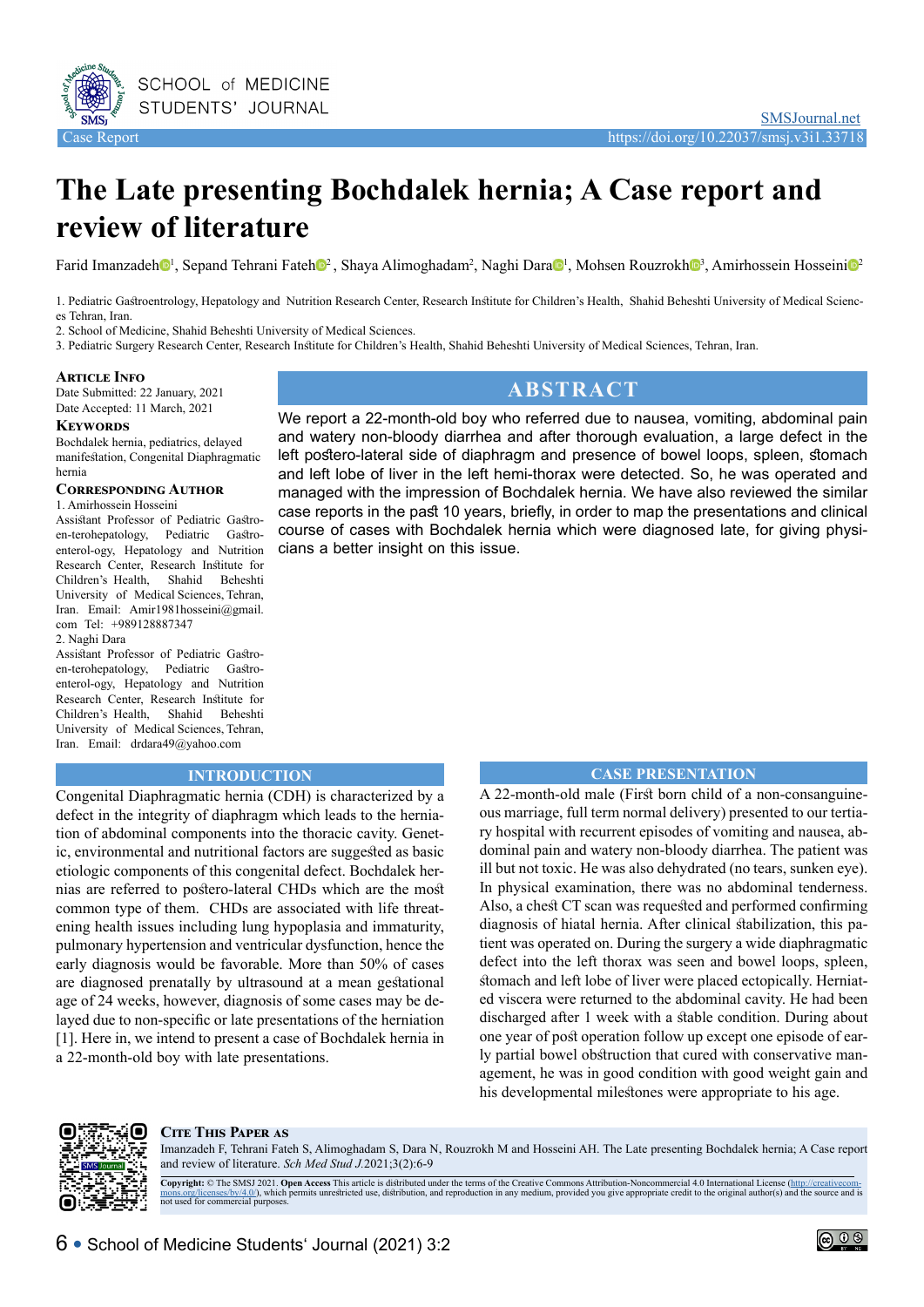

# **DISCUSSION**

Bochdalek hernia may be lately diagnosed due to its unspecific or late presentations. Many CDHs are diagnosed prenatally through ultrasound or other prenatal diagnostic modalities [1]. Moreover, after birth, as a result of herniation of different abdominal organs into the thoracic cavity, problems associated with the malfunctioning of organs in the thorax or that of the herniated organs, may present as pulmonary, cardiac or gastrointestinal sign and symptoms leading to early diagnosis of hernia [1]. However, some cases remain undiagnosed until older ages. We have reviewed the case reports of delayed diagnosis of Bochdalek hernias in pediatrics in the last 10 years (table1) and the most common presentations of these cases are as following: Irritability [2], dyspnea [2-4], tachypnea [4-6], cough [7, 8], fever [7-9], cyanosis [2, 4, 10] and gastrointestinal symptoms such as abdominal pain [10-15], nausea [13, 16] and vomiting [10, 14, 16-18]. In our case, 22-month-old male was presented with recurrent episodes of vomiting and nausea, abdominal pain and watery non-bloody diarrhea. To the best of our knowledge, this is the first report of delayed diagnosis of Bochdalek hernia in a patient with a defect large enough for the left lobe of liver to be herniated.

Since the mentioned symptoms are nonspecific, physicians usually evaluate other differential diagnosis prior to CDHs. Therefore, CHD diagnosis may be delayed which increases the possibility of further complications subsequent to the hernia. We intend to attract physicians' attention to this diagnosis, in spite of its unspecific or late presentations even in the patients with large diaphragmatic defects.

## **CONFLICT of INTEREST**

The authors declare that they have no conflict of interest.

Table 1. A review of the delayed diagnosis of Bochdalek hernia in pediatrics during the last 10 years. (yo: Year old, mo: Month old, do: Day old, CPAM: Congenital Pulmonary Airway Malformation)

| Age/sex                   | <b>Symptoms</b>                                                                                    | <b>Physical examination</b>                                                                                                                                                                                                        | Hernia site and Organs inside<br>the thorax                                                                                                                           | <b>Other findings</b>                                                                                                      | <b>Ref</b> and<br>year |
|---------------------------|----------------------------------------------------------------------------------------------------|------------------------------------------------------------------------------------------------------------------------------------------------------------------------------------------------------------------------------------|-----------------------------------------------------------------------------------------------------------------------------------------------------------------------|----------------------------------------------------------------------------------------------------------------------------|------------------------|
| 19yo /<br>female          | Distention pain, vomit-<br>ing, nausea                                                             | normal                                                                                                                                                                                                                             | pancreas                                                                                                                                                              | In the 3 rd semester of<br>pregnancy                                                                                       | $[16]$<br>2020         |
| $12$ yo /<br>female       | abdominal pain                                                                                     | air entry was reduced in<br>lower lobe of left lung with<br>no adventitious sounds.                                                                                                                                                | A defect of size 8.2cm was<br>noted in posterior 2/3rd of left<br>hemidiaphragm / stomach,<br>spleen, splenic flexure of<br>colon, left kidney, left adrenal<br>gland | collapse consolidation of left<br>lung parenchyma with mild<br>to moderate left sided pleu-<br>ral effusion (post-surgery) | [11]<br>2020           |
| $3 \text{mo}$ /<br>female | irritability, dyspnea,<br>and feed refusal                                                         | Cyanosis / reduced left<br>lung breath sounds / bar-<br>rel-shaped chest / scaphoid-<br>like abdomen. apex of the<br>heart displaced to the right<br>/ O2sat=44% / respiratory<br>rate= $60/\text{min}$ / heart rate<br>$=160/min$ | defect at the posteriolateral<br>part of the left diaphragm<br>spleen, stomach, transverse<br>colon, and greater omentum.                                             | No other findings                                                                                                          | [2]<br>2020            |
| 10 <sub>mo</sub><br>male  | Recurrence Anemia                                                                                  | normal                                                                                                                                                                                                                             | spleen                                                                                                                                                                | RPS 19 mutation                                                                                                            | $[19]$<br>2019         |
| 9y0/<br>female            | Weight loss, vomiting,<br>epigastric pain                                                          | Dullness in stomach                                                                                                                                                                                                                | Colon, spleen                                                                                                                                                         | No other finding                                                                                                           | $[12]$<br>2019         |
| 3y0/<br>male              | upper respiratory tract<br>infection / progressing<br>respiratory distress and<br>retching/dyspnea | temperature of 39.5°C and<br>tachycardia of 200/min                                                                                                                                                                                | left-sided Bochdalek hernia<br>/ small intestine, spleen, and<br>stomach into the chest                                                                               | Gastric perforation at the<br>lesser curvature / Bile-<br>stained fluid in the thorax<br>and abdomen                       | [3]<br>2018            |
| 2y0/<br>male              | fever of low to<br>moderate grade and<br>dry, non-productive<br>cough of ten days                  | decreased movements on<br>left side of chest / Breath<br>sounds decreased in left<br>infrascapular, interscapular<br>and infraaxillary regions.                                                                                    | left postero-lateral aspect -<br>Congenital diaphranatic hernia<br>/ part of stomach, spleen,<br>splenic flexure and part of<br>transverse and descending<br>colon    | No other findings                                                                                                          | [7]<br>2017            |
| $6mo$ /<br>male           | Respiratory distress<br>and vomiting                                                               | Tachypenic and crepitant<br>rales were heard in the basal<br>segment of the hemithorax                                                                                                                                             | kidney                                                                                                                                                                | No other finding                                                                                                           | $[17]$<br>2017         |
| $1$ yo $/$<br>male        | fever, cough, hurried<br>breathing                                                                 | severe acute malnutrition,<br>tacyhpnea, retractions, absent<br>air entry on left axillary, in-<br>frascapular areas with coarse<br>crepitation                                                                                    | bowel loops                                                                                                                                                           | No other findings                                                                                                          | [7]<br>2017            |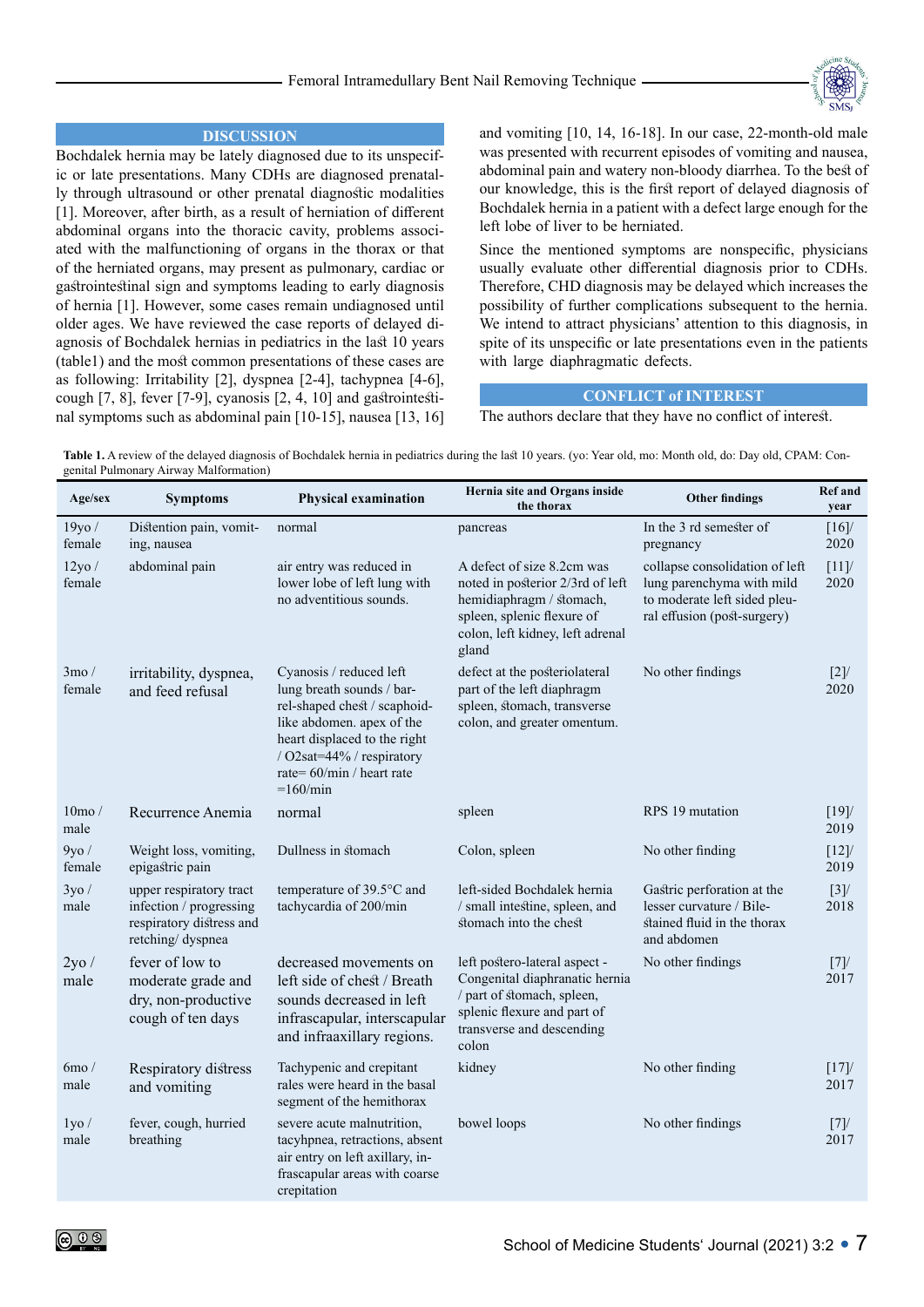

#### $\text{Table 1.}$   $\text{Cone}$ . **Table 1.** *(cont.)*

| 10y0/<br>male             | Fever, cough                                                            | No related finding to<br>hernia                                          | Left colon                                                                                                                | No other finding                                        | [8]<br>2016    |
|---------------------------|-------------------------------------------------------------------------|--------------------------------------------------------------------------|---------------------------------------------------------------------------------------------------------------------------|---------------------------------------------------------|----------------|
| $12$ yo /<br>female       | (recurrent) abdominal<br>pain and nausea                                | unremarkable                                                             | Bochdalek hernia / stomach,<br>spleen, and transverse colon                                                               | No other findings                                       | $[13]$<br>2016 |
| 21d0/<br>female           | Mild tachypnea and<br>failure to thrive on day<br>20 of life            | mild tachypnea / decreased<br>air entry on right side /<br>O2sat= $90\%$ | defect in posterior part of dia-<br>phragm / right kidney, adrenal<br>gland, small bowel loops                            | No other findings                                       | [6]<br>2015    |
| $17$ yo /<br>female       | Vomiting and abdom-<br>inal pain, cyanosis                              | Abdominal distention                                                     | 2 cm diameter defect in the<br>central part of the dia-<br>phragm                                                         | No other finding                                        | [10]<br>2015   |
| 6.5y0/<br>female          | Spastic tetraparesis,<br>vomiting                                       | Absence of respiratory<br>sound                                          | Small intestinal and colon<br>segments in thorax                                                                          | No other finding                                        | [18]<br>2015   |
| 5y0/<br>female            | Dyspnea and tachy-<br>pnea, cyanosis                                    | Decrease sound of the left<br>side of the chest                          | Dilated Colonic loop in<br>thorax                                                                                         | No other finding                                        | [4]<br>2015    |
| $3 \text{mo}$ /<br>female | worsening tachypnea<br>and fatigue                                      | No related findings to her-<br>nia, presented for cardiac<br>surgery     | Undergone heart surgery<br>and discharged after 6days,<br>Bochdalek diagnosis was<br>made during postmortem<br>evaluation | defect in the left posterior<br>hemidiaphragm / stomach | [5]<br>2015    |
| $1$ yo $/$<br>male        | Occasional chills and<br>rigor in past 4 months                         | normal                                                                   | Left kidney in thorax be-<br>side hearth                                                                                  | No other finding                                        | [20]<br>2014   |
| 2y0/<br>male              | Gastric volvulus                                                        | Abdominal tenderness                                                     | kidney                                                                                                                    | No other finding                                        | [21]<br>2013   |
| 3y0/<br>male              | Abdominal pain and<br>vomiting                                          | Cardiac arrest and death                                                 | Transverse colon and upper No other finding<br>pole of the spleen                                                         |                                                         | [14]<br>2013   |
| $6mo$ /<br>male           | fever, intermittent re-<br>spiratory and gastro-<br>intestinal symptoms | dehydrated, scaphoid<br>abdomen, bowel sound in<br>the chest             | diaphragmatic defect<br>measuring 10cm by 6cm<br>/ spleen, transverse colon,<br>stomach, omentum                          | No other findings                                       | [9]<br>2012    |
| 6y0/<br>male              | nonspecific abdomi-<br>nal pain                                         | Abdominal tenderness                                                     | right posterolateral Boch-<br>dalek hernia / Colon loops                                                                  | intrathoracic acute appen-<br>dicitis                   | [15]<br>2012   |
| 19y0/<br>female           | <b>CPAM</b>                                                             | Respiratory distress                                                     | Terminal bronchial                                                                                                        | <b>CPAM</b>                                             | $[22]$<br>2012 |

#### **FUNDING**

The authors received no specific funding for this work.

# **REFRENCES**

1. Chandrasekharan PK, Rawat M, Madappa R, Rothstein DH and Lakshminrusimha S.Congenital Diaphragmatic hernia–a review.Maternal health, neonatology and perinatology.2017;3(1):6.

2. Hon KL, Fung R and Leung AK.Delayed Presentation of Congenital Diaphragmatic Hernia with Acute Respiratory Distress: Challenges in Diagnosis and Management.Case Reports in Pediatrics.2020;2020.

3. Balks MF, Gosemann J-H, Sorge I, Lacher M and Hirsch FW.Congenital diaphragmatic hernia presenting with tension pneumothorax in a 3-year-old boy.European journal of pediatric surgery reports.2018;6(1):e63.

4. Ozkan A, Cil ATB, Kaya M, Etcioglu I and Okur M.Late presenting Bochdalek hernia with gastric perforation.Pediatric emergency care.2015;31(1):47-49.

5. Chau D, Srour H, Rolf C, O'Connor W, Cumbermack K, Bezold L, et al.Death by late-presenting Bochdalek Hernia in infant soon after congenital cardiac repair.World Journal for Pediatric and Congenital Heart Surgery.2013;4(2):213-16.

6. Kalane S, Vaidya U, Pradeep S and Shrotriya S.Silent Tachypnoea in a Neonate: A Rare Presentation of Right Side Bochdalek Hernia with Intrathoracic Kidney.International Journal of Pediatrics.2015;3(2.2):489-92.

7. Adusumilli G, Vanaki R, Pol R, Yelamali BC and Badakali A.Unusual delayed presentation of Bochdalek Hernia in children: Report of two cases.Medica.2017;6(2):55.

8. Kang Z, Min X and Wang L.Bochdalek hernia presenting with initial local fat infiltration of the thoracic cavity in a leukemic child.Radiology Case Reports.2017;12(1):200-03.

9. Ahmadu BU, Yola CJ and Abew KA.Congenital Bochdalek's Diaphragmatic Hernia.Journal of Nepal Paediatric So